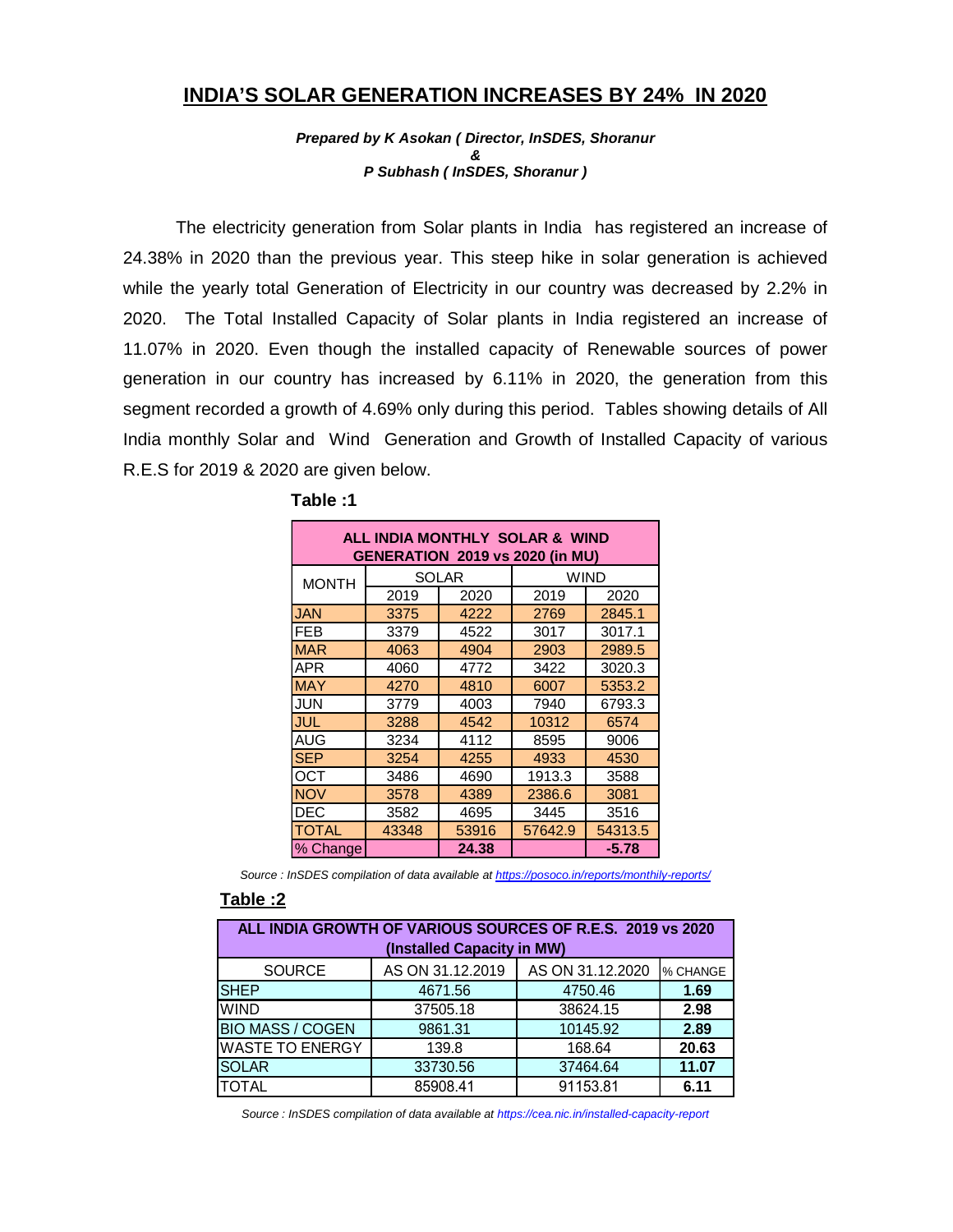Referring to the tables above, it is seen that the Negative growth of Wind Generation (-5.78%) has pulled down the overall growth of R.E.S Generation to 4.69%. The Installed capacity of Wind Generators has grown by less than 3% only in 2020 which is due to slow down of Manufacturing Sector due to Covid-19 as per key players in this field. tables above, it is seen that the Negative growth of Wind<br>pulled down the overall growth of R.E.S Generation to 4.69%.<br>Wind Generators has grown by less than 3% only in 2020 which<br>fanufacturing Sector due to Covid-19 as p Fring to the tables above, it is seen that the Negative growth of Wind<br>
(-5.78%) has pulled down the overall growth of R.E.S Generation to 4.69%.<br>
Ed capacity of Wind Generators has grown by less than 3% only in 2020 whic

|                                                                                       |              |                                |                                                                                              |                |                  |                      |                | Referring to the tables above, it is seen that the Negative growth of Wind              |                  |
|---------------------------------------------------------------------------------------|--------------|--------------------------------|----------------------------------------------------------------------------------------------|----------------|------------------|----------------------|----------------|-----------------------------------------------------------------------------------------|------------------|
|                                                                                       |              |                                |                                                                                              |                |                  |                      |                | ieneration (-5.78%) has pulled down the overall growth of R.E.S Generation to 4.69%.    |                  |
| he Installed capacity of Wind Generators has grown by less than 3% only in 2020 which |              |                                |                                                                                              |                |                  |                      |                |                                                                                         |                  |
|                                                                                       |              |                                |                                                                                              |                |                  |                      |                | due to slow down of Manufacturing Sector due to Covid-19 as per key players in this     |                  |
| eld.                                                                                  |              |                                |                                                                                              |                |                  |                      |                |                                                                                         |                  |
|                                                                                       |              |                                |                                                                                              |                |                  |                      |                |                                                                                         |                  |
|                                                                                       |              |                                |                                                                                              |                |                  |                      |                | Tables showing All India Yearly Total Source wise generation, Growth of Installed       |                  |
|                                                                                       |              |                                |                                                                                              |                |                  |                      |                | apacity and Source wise share based on Installed capacity and Total generation for 2019 |                  |
| 2020 are given below.                                                                 |              |                                |                                                                                              |                |                  |                      |                |                                                                                         |                  |
|                                                                                       | Table: 3     |                                |                                                                                              |                |                  |                      |                |                                                                                         |                  |
|                                                                                       |              |                                | ALL INDIA YEARLY TOTAL SOURCE WISE GENERATION (in MU)                                        |                |                  |                      |                |                                                                                         |                  |
|                                                                                       |              |                                | SOURCE                                                                                       |                | 2019             | 2020                 |                | % CHANGE                                                                                |                  |
|                                                                                       | Coal         |                                |                                                                                              |                | 922641           | 880122               |                | $-4.61$                                                                                 |                  |
|                                                                                       | Lignite      |                                |                                                                                              |                | 29314            | 25356                |                | $-13.50$                                                                                |                  |
|                                                                                       |              | Gas, Naphtha & Diesel          |                                                                                              |                | 44695            | 49217                |                | 10.12                                                                                   |                  |
|                                                                                       | Nuclear      |                                |                                                                                              |                | 37246            | 39602                |                | 6.33                                                                                    |                  |
|                                                                                       | <b>Hydro</b> |                                |                                                                                              |                | 159759<br>124902 | 164440<br>130754     |                | 2.93<br>4.69                                                                            |                  |
|                                                                                       | <b>TOTAL</b> |                                | R.E.S. (Wind, Solar, Biomass & Others)                                                       |                | 1318557          | 1289491              |                | $-2.20$                                                                                 |                  |
|                                                                                       |              | TOTAL FOSSIL FUELS             |                                                                                              |                | 996650           | 954695               |                | $-4.21$                                                                                 |                  |
|                                                                                       |              | <b>FOSSIL FUELS AS % TOTAL</b> |                                                                                              |                | 75.87            | 74.03                |                |                                                                                         |                  |
|                                                                                       |              |                                | <b>NUCLEAR FUELS AS % OF TOTAL</b>                                                           |                | 2.84             | 3.07                 |                |                                                                                         |                  |
|                                                                                       |              | <b>HYDRO AS % OF TOTAL</b>     |                                                                                              |                | 12.16            | 12.75                |                |                                                                                         |                  |
|                                                                                       |              | <b>R.E.S. AS % OF TOTAL</b>    |                                                                                              |                | 9.51             | 10.14                |                |                                                                                         |                  |
|                                                                                       |              |                                | Source : InSDES compilation of data available at https://posoco.in/reports/daily-reports/    |                |                  |                      |                |                                                                                         |                  |
|                                                                                       |              |                                |                                                                                              |                |                  |                      |                |                                                                                         |                  |
| Tabl <u>e : 4</u>                                                                     |              |                                |                                                                                              |                |                  |                      |                |                                                                                         |                  |
|                                                                                       |              |                                |                                                                                              |                |                  |                      |                | GROWTH OF ALL INDIA SOURCE WISE INSTALLED CAPACITY 2019 vs 2020 (in MW)                 |                  |
| <b>PERIOD</b>                                                                         |              | <b>COAL</b>                    | <b>LIGNITE</b>                                                                               | <b>GAS</b>     |                  | DIESEL NUCLEAR HYDRO |                | R.E.S                                                                                   | <b>TOTAL</b>     |
| AS ON 31.12.2019<br>AS ON 31.12.2020                                                  |              | 198495<br>199865               | 6760<br>6260                                                                                 | 24937<br>24957 | 510<br>510       | 6780<br>6780         | 45399<br>45798 | 85908<br>91153                                                                          | 368788<br>375322 |
| % CHANGE                                                                              |              | 0.69                           | $-7.40$                                                                                      | 0.08           | 0.00             | 0.00                 | 0.88           | 6.11                                                                                    | 1.77             |
|                                                                                       |              |                                | Source : InSDES compilation of data available at https://posoco.in/reports/monthily-reports/ |                |                  |                      |                |                                                                                         |                  |
| Table: 5                                                                              |              |                                |                                                                                              |                |                  |                      |                |                                                                                         |                  |
|                                                                                       |              |                                |                                                                                              |                |                  |                      |                |                                                                                         |                  |
|                                                                                       |              |                                | ALL INDIA SOURCE WISE SHARE in %                                                             |                |                  |                      |                |                                                                                         |                  |

### Table : 3

### Table : 4

| <b>GROWTH OF ALL INDIA SOURCE WISE INSTALLED CAPACITY 2019 vs 2020 (in MW)</b> |             |           |            |      |                              |       |       |        |
|--------------------------------------------------------------------------------|-------------|-----------|------------|------|------------------------------|-------|-------|--------|
| <b>PERIOD</b>                                                                  | <b>COAL</b> | LIGNITE I | <b>GAS</b> |      | <b>DIESEL NUCLEAR HYDROL</b> |       | R.E.S | TOTAL  |
| AS ON 31.12.2019                                                               | 198495      | 6760      | 24937      | 510  | 6780                         | 45399 | 85908 | 368788 |
| IAS ON 31.12.2020                                                              | 199865      | 6260      | 24957      | 510  | 6780                         | 45798 | 91153 | 375322 |
| <b>% CHANGE</b>                                                                | 0.69        | $-7.40$   | 0.08       | 0.00 | 0.00                         | 0.88  | 6.11  | 1.77   |

#### Table : 5

|                                  | TUTAL |                                       |                                                                                           |            | 1318557                     | 1789491                     |       | $-2.20$             |              |
|----------------------------------|-------|---------------------------------------|-------------------------------------------------------------------------------------------|------------|-----------------------------|-----------------------------|-------|---------------------|--------------|
|                                  |       | <b>TOTAL FOSSIL FUELS</b>             |                                                                                           |            | 996650                      | 954695                      |       | $-4.21$             |              |
|                                  |       | <b>FOSSIL FUELS AS % TOTAL</b>        |                                                                                           |            | 75.87                       | 74.03                       |       |                     |              |
|                                  |       |                                       | <b>NUCLEAR FUELS AS % OF TOTAL</b>                                                        |            | 2.84                        | 3.07                        |       |                     |              |
|                                  |       | <b>HYDRO AS % OF TOTAL</b>            |                                                                                           |            | 12.16                       | 12.75                       |       |                     |              |
|                                  |       | R.E.S. AS % OF TOTAL                  |                                                                                           |            | 9.51                        | 10.14                       |       |                     |              |
|                                  |       |                                       |                                                                                           |            |                             |                             |       |                     |              |
|                                  |       |                                       | Source : InSDES compilation of data available at https://posoco.in/reports/daily-reports/ |            |                             |                             |       |                     |              |
| <u> `able : 4</u>                |       |                                       | <b>GROWTH OF ALL INDIA SOURCE WISE INSTALLED CAPACITY 2019 vs 2020 (in MW)</b>            |            |                             |                             |       |                     |              |
| <b>PERIOD</b>                    |       | <b>COAL</b>                           | <b>LIGNITE</b>                                                                            | <b>GAS</b> |                             | <b>DIESEL NUCLEAR HYDRO</b> |       | R.E.S               | <b>TOTAL</b> |
| <b>S ON 31.12.2019</b>           |       | 198495                                | 6760                                                                                      | 24937      | 510                         | 6780                        | 45399 | 85908               | 368788       |
| S ON 31.12.2020                  |       | 199865                                | 6260                                                                                      | 24957      | 510                         | 6780                        | 45798 | 91153               | 375322       |
| <b>6 CHANGE</b>                  |       | 0.69                                  | $-7.40$                                                                                   | 0.08       | 0.00                        | 0.00                        | 0.88  | 6.11                | 1.77         |
| Table: 5                         |       |                                       | ALL INDIA SOURCE WISE SHARE in %                                                          |            |                             |                             |       |                     |              |
|                                  |       | SOURCE                                |                                                                                           |            | Based on INSTALLED CAPACITY |                             |       | Based on GENERATION |              |
|                                  |       |                                       |                                                                                           | 2019       |                             | 2020                        | 2019  |                     | 2020         |
|                                  |       |                                       |                                                                                           | 53.82      |                             | 53.25                       | 69.97 |                     | 68.25        |
| Coal                             |       |                                       |                                                                                           |            |                             |                             |       |                     |              |
| Lignite                          |       |                                       |                                                                                           | 1.83       |                             | 1.67                        | 2.22  |                     | 1.97         |
| <b>Gas, Naphtha &amp; Diesel</b> |       |                                       |                                                                                           | 6.76       |                             | 6.65                        | 3.39  |                     | 3.82         |
| Nuclear                          |       |                                       |                                                                                           | 1.84       |                             | 1.81                        | 2.82  |                     | 3.07         |
| <b>Hydro</b>                     |       |                                       |                                                                                           | 12.31      |                             | 12.20                       | 12.12 |                     | 12.75        |
|                                  |       | R.E.S. (Wind, Solar, Biomass & Others |                                                                                           | 23.29      |                             | 24.29                       | 9.47  |                     | 10.14        |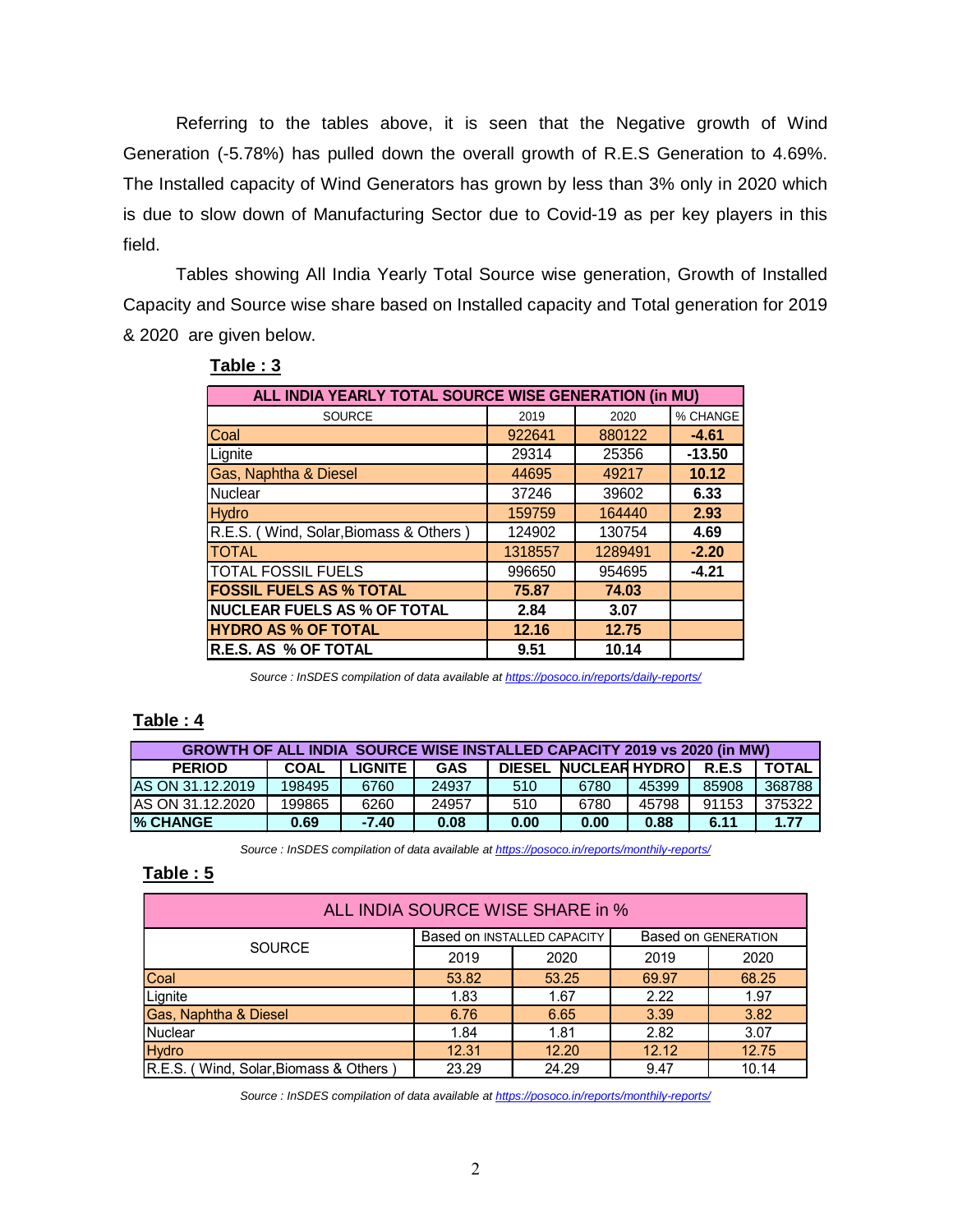The reduction in electricity consumption during nation wide lock down declared in connection with Covid-19 pandemic caused reduction in total electricity generation in our country. This has resulted changes in the generation from various sources of electricity generation. Generation from fossil fuel sources in our country has reduced by 4.21% in 2020. Generation from coal fired plants reduced by 4.61% and that from Lignite plants reduced by 13.5%. But the generation from Gas plants increased by 10.12%. There was a 7.4% decline in the installed capacity of Lignite fired plants in 2020.

The reduction in generation during the lock down period from March to May was 9.6%, 23.81% and 14.89% respectively. The generation from fossil fuel sourced dropped by 13.87%, 29.79% and 20.83% during the same period. Even though unlock process started in June, the decline in generation continued till August and the generation picked up from September onwards. The drop in generation during the month of June to August was 6.68%, 1.8% and 0.9% and the reduction in fossil fuel generation during this months are 13.91%, 1.66% and 1.80% respectively. The generation showed positive growth from September onwards and the monthly increase from September to December are 8.02%, 12.83%, 3.67% and 5.28% respectively compared to same months in the previous year. Power generation from fossil fuels also increased during this period. The percentage increase during the months from September to December are 8.73, 16.15, 4.74, 4.78

Pie charts showing the share of source wise generation for 2019 & 2020 are given below.





respectively.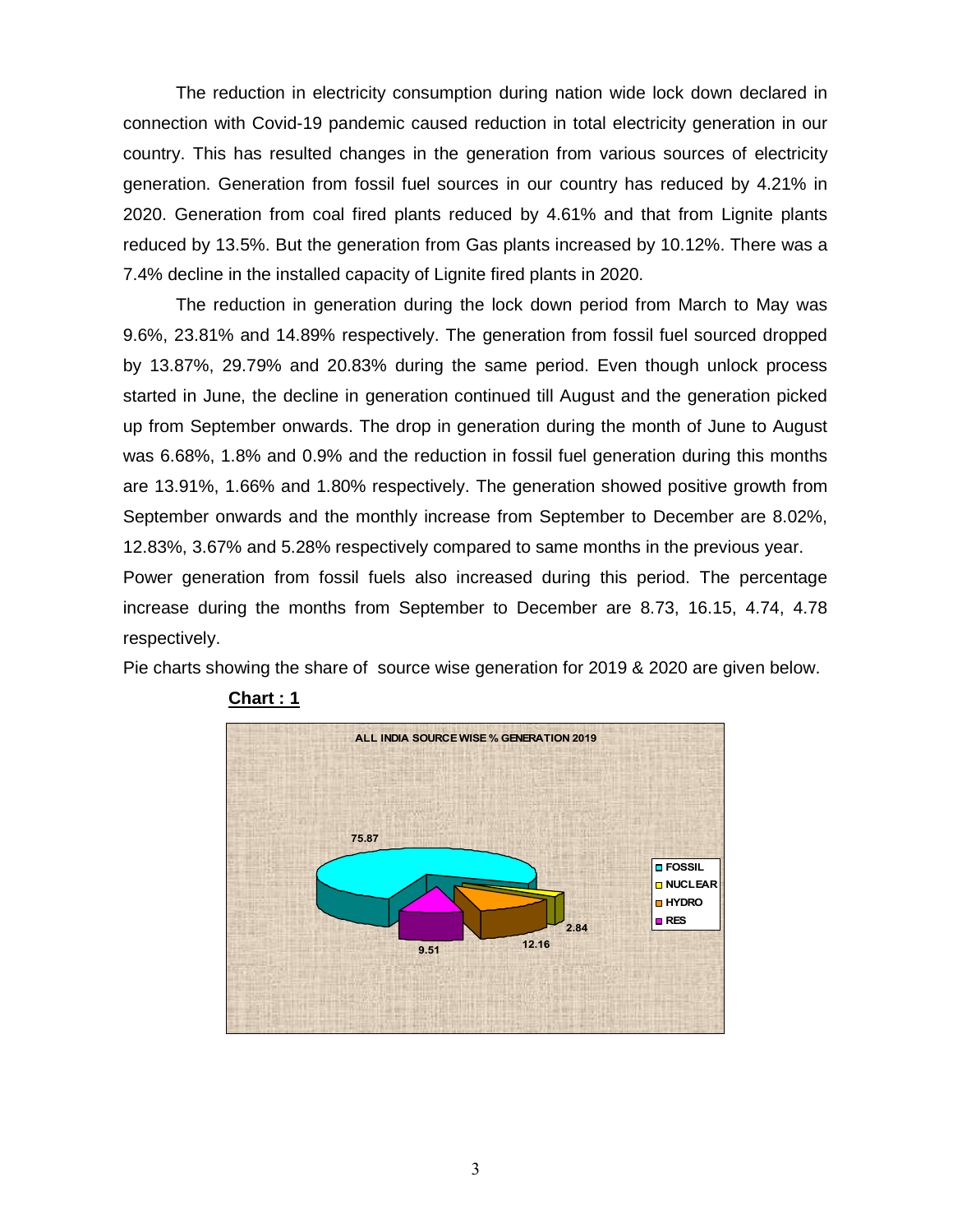### Chart : 2



Source : InSDES compilation of data available at https://posoco.in/reports/daily-reports/

### CO2 emission due to Electricity generation from Fossil fuels:

From Table : 3 above it can be seen that there is 4.21% reduction in electricity generation from fossil fuel combustion in our country during 2020 compared to the previous year. The reduction in  $CO<sub>2</sub>$  emission due to this is 43.2 Million Tonnes. Month wise details of CO<sub>2</sub> emission for 2019 and 2020 are given below (For more details refer Appendix -2). for of data available at https://posoco.in/reports/daily-reports/<br> **generation from Fossil fuels:**<br>
2019 and 2020 are given below (For more details refer<br>
2019 and 2020 are given below (For more details refer<br>
2019 and 20

| Table: 6                 |              |                                | <b>DIFFERENCE</b><br>QTY<br>%<br>0.1<br>0.12<br>6.5<br>8.81<br>$-12.5$<br>$-14.43$<br>$-26.1$<br>$-30.58$<br>$-19.0$<br>$-21.42$<br>$-11.8$<br>$-14.53$<br>$-1.9$<br>$-2.45$<br>$-1.7$<br>$-2.37$<br>6.0<br>8.62<br>10.1<br>14.48<br>3.0<br>4.22<br>4.0<br>5.18<br>$-43.2$<br>-4.61                                                                                                                                                                                                                                                                                                                                                                                                                                 |  |
|--------------------------|--------------|--------------------------------|---------------------------------------------------------------------------------------------------------------------------------------------------------------------------------------------------------------------------------------------------------------------------------------------------------------------------------------------------------------------------------------------------------------------------------------------------------------------------------------------------------------------------------------------------------------------------------------------------------------------------------------------------------------------------------------------------------------------|--|
|                          |              |                                | : InSDES compilation of data available at https://posoco.in/reports/daily-reports/<br><b>D</b> Electricity generation from Fossil fuels:<br>3 above it can be seen that there is 4.21% reduction in electricity<br>sil fuel combustion in our country during 2020 compared to the<br>eduction in $CO2$ emission due to this is 43.2 Million Tonnes. Month<br>emission for 2019 and 2020 are given below (For more details refer<br>CO <sub>2</sub> EMISSION DUE TO GENERATION FROM<br>FOSSIL FUELS 2019 vs 2020 (in Million Ton)<br>: InSDES compilation of data available at https://posoco.in/reports/daily-reports/<br>becific Emission for fossil fuel fired stations in kg CO2 / kWh @ 0.95 for COAL, 1.28 for |  |
|                          |              |                                |                                                                                                                                                                                                                                                                                                                                                                                                                                                                                                                                                                                                                                                                                                                     |  |
|                          |              |                                |                                                                                                                                                                                                                                                                                                                                                                                                                                                                                                                                                                                                                                                                                                                     |  |
|                          |              |                                |                                                                                                                                                                                                                                                                                                                                                                                                                                                                                                                                                                                                                                                                                                                     |  |
| <b>MONTH</b>             |              | <b>CO<sub>2</sub> EMISSION</b> |                                                                                                                                                                                                                                                                                                                                                                                                                                                                                                                                                                                                                                                                                                                     |  |
|                          | 2019         | 2020                           |                                                                                                                                                                                                                                                                                                                                                                                                                                                                                                                                                                                                                                                                                                                     |  |
| <b>JAN</b><br><b>FEB</b> | 82.0         | 81.9                           |                                                                                                                                                                                                                                                                                                                                                                                                                                                                                                                                                                                                                                                                                                                     |  |
| <b>MAR</b>               | 74.0<br>86.8 | 80.5<br>74.3                   |                                                                                                                                                                                                                                                                                                                                                                                                                                                                                                                                                                                                                                                                                                                     |  |
| <b>APR</b>               | 85.4         | 59.3                           |                                                                                                                                                                                                                                                                                                                                                                                                                                                                                                                                                                                                                                                                                                                     |  |
| <b>MAY</b>               | 88.7         | 69.7                           |                                                                                                                                                                                                                                                                                                                                                                                                                                                                                                                                                                                                                                                                                                                     |  |
| <b>JUN</b>               | 81.1         | 69.3                           |                                                                                                                                                                                                                                                                                                                                                                                                                                                                                                                                                                                                                                                                                                                     |  |
| <b>JUL</b>               | 77.8         | 75.9                           |                                                                                                                                                                                                                                                                                                                                                                                                                                                                                                                                                                                                                                                                                                                     |  |
| <b>AUG</b>               | 71.8         | 70.1                           |                                                                                                                                                                                                                                                                                                                                                                                                                                                                                                                                                                                                                                                                                                                     |  |
| <b>SEP</b>               | 70.1         | 76.1                           |                                                                                                                                                                                                                                                                                                                                                                                                                                                                                                                                                                                                                                                                                                                     |  |
| <b>OCT</b>               | 69.8         | 79.9                           |                                                                                                                                                                                                                                                                                                                                                                                                                                                                                                                                                                                                                                                                                                                     |  |
| <b>NOV</b>               | 70.9         | 73.9                           |                                                                                                                                                                                                                                                                                                                                                                                                                                                                                                                                                                                                                                                                                                                     |  |
| <b>DEC</b>               | 78.1         | 82.1                           |                                                                                                                                                                                                                                                                                                                                                                                                                                                                                                                                                                                                                                                                                                                     |  |
| <b>TOTAL</b>             | 936.4        | 893.2                          |                                                                                                                                                                                                                                                                                                                                                                                                                                                                                                                                                                                                                                                                                                                     |  |
|                          |              |                                |                                                                                                                                                                                                                                                                                                                                                                                                                                                                                                                                                                                                                                                                                                                     |  |
|                          |              |                                |                                                                                                                                                                                                                                                                                                                                                                                                                                                                                                                                                                                                                                                                                                                     |  |
|                          |              |                                |                                                                                                                                                                                                                                                                                                                                                                                                                                                                                                                                                                                                                                                                                                                     |  |
|                          |              |                                |                                                                                                                                                                                                                                                                                                                                                                                                                                                                                                                                                                                                                                                                                                                     |  |
|                          |              |                                |                                                                                                                                                                                                                                                                                                                                                                                                                                                                                                                                                                                                                                                                                                                     |  |

#### Table : 6

<sup>\*</sup> With Weighted Average Specific Emission for fossil fuel fired stations in kg CO2 / kWh @ 0.95 for COAL, 1.28 for LIGNITE and 0.5 for GAS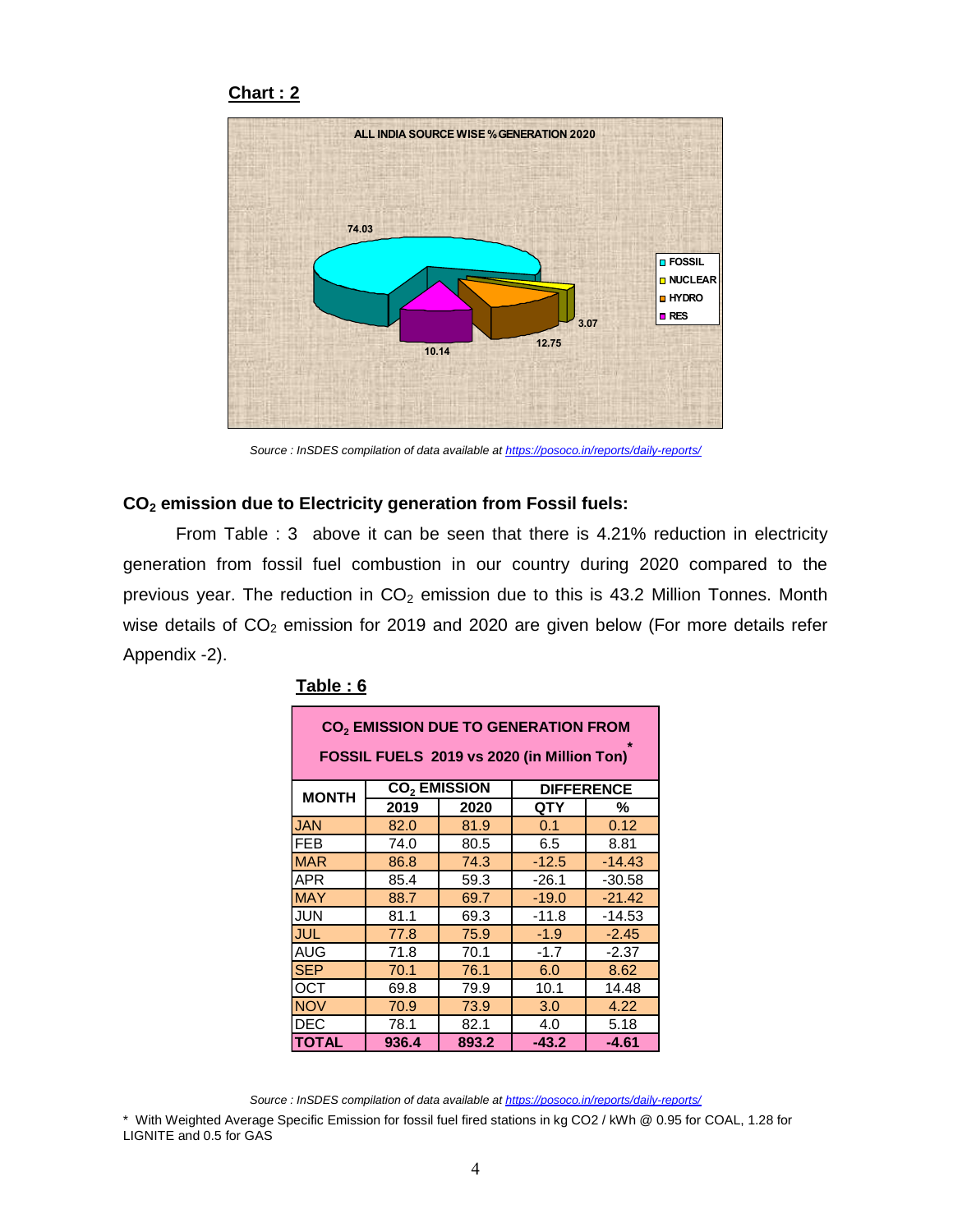From the Table it can be seen that decrease in  $CO<sub>2</sub>$  emission is maximum in April 2020 (26.1 Million Tonnes ie: 30.59% less compared to 2019). This reduction in emission continued only up to August 2020 and further it exceeded the 2019 levels when generation started increasing.

Among Fossil Fuels, Coal and Lignite based generation have recorded considerable decrease (Coal : 4.61% & Lignite 13.5%) in 2020. Though the generation from Gas (as Naphtha & Diesel based plants are operated only in emergencies) based stations has registered an increase of 10.12%, since the emission from them are very less compared to Coal and Lignite, the net emission got reduced. As per an analysis by Centre for Research on Energy and Clean Air (CREA) published in Carbon Brief in May 2020, The Economic slow down, Renewable Energy growth and the impact of Covid-19 have led to first year on year reduction in India's  $CO<sub>2</sub>$  emission in four decades. According to that analysis emissions fell by around  $1\%$  in the financial year ending  $31^\text{st}$  March 2020, as coal consumption fell and oil consumption flat lined.

In its publication " Global Energy and  $CO<sub>2</sub>$  Status Report 2018", IEA for the first time assessed the impact of fossil fuel use on global temperature increase. It found that CO<sub>2</sub> emitted from coal combustion was responsible for over 0.3°C of the 1°C increase in global average annual surface temperatures above pre-industrial levels. This makes coal the single largest source of global temperature increase.

### Kerala : Solar Electricity Generation Increases 14%:

 Total Electricity requirement of our state during 2020 was 25125.4 MU compared to 26019.5 MU during 2019. There was a decrease of 3.7%. The decrease in requirement of electricity is mainly due to the nation wide Lock-down declared in March 2020 to contain the spread of Covid-19 pandemic and the consequent slow down in economic activities. The climatic conditions also have contributed to this decrease. Inspite of this decrease in the requirement, the internal generation of Kerala increased by 10.8% in 2020. The Electricity Generation from Various Sources is given below.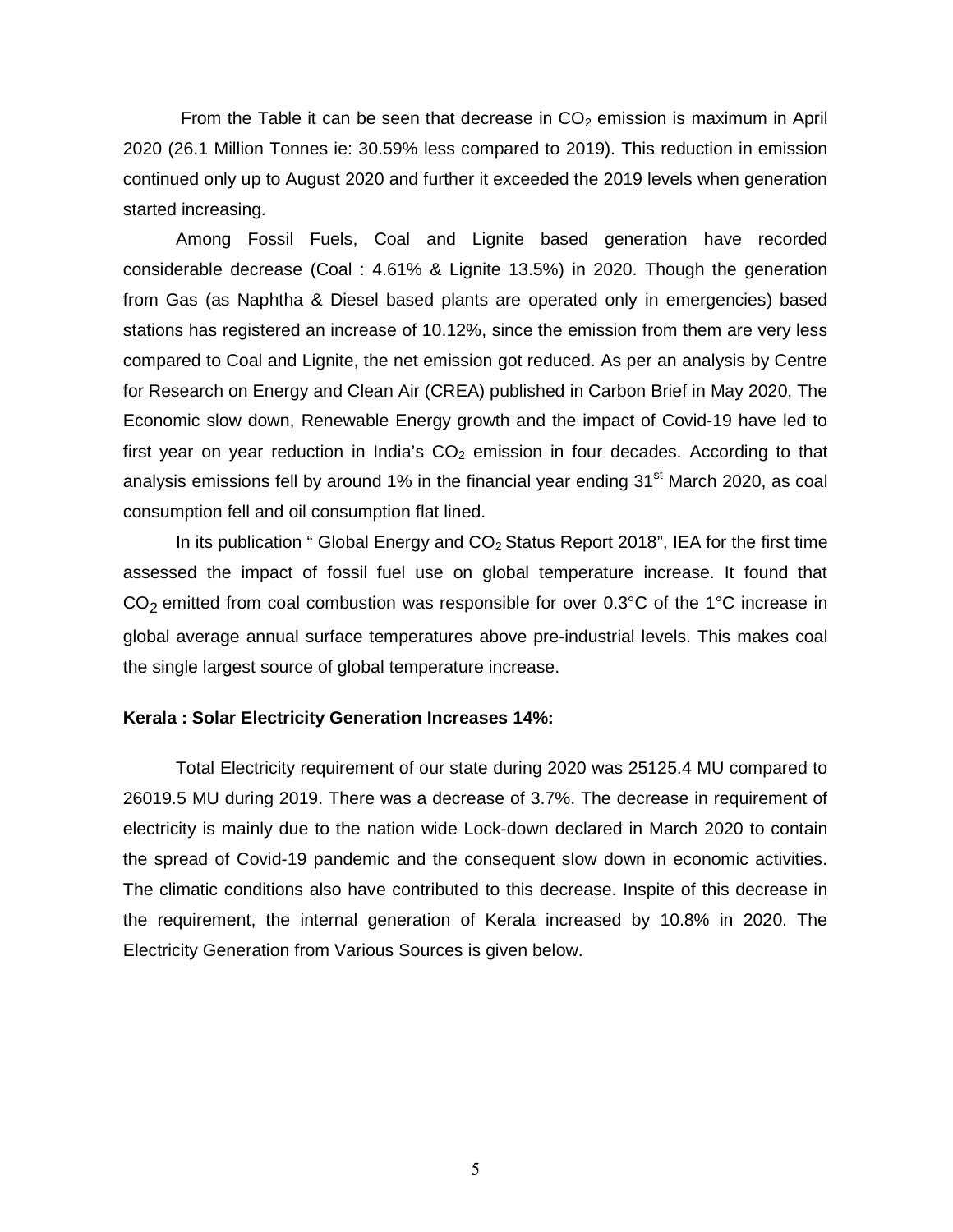| SOURCE WISE GENERATION DETAILS OF KERALA | FOR 2019 & 2020 (in MU) |           |          |
|------------------------------------------|-------------------------|-----------|----------|
| <b>SOURCE</b>                            | 2019                    | 2020      | % CHANGE |
| <b>HYDEL</b>                             | 5973.0206               | 6629.8934 | 11.00    |
| <b>THERMAL</b>                           | 54.4691                 | 48.152    | $-11.60$ |
| <b>WIND</b>                              | 121.4063                | 131.0324  | 7.93     |
| <b>SOLAR</b>                             | 118.7049                | 135.743   | 14.35    |
| <b>TOTAL</b>                             | 6267.6009               | 6944.8208 | 10.81    |

## Table : 7

Source:InSDES compilation of data available at http:// www.sldckerala.com/System Statistics/Generation

Compared to 2019, the Generation from Solar increased by 14.35% and that from Wind increased by 7.93% in 2020. While Generation from Hydro sources increased by 11% , Thermal generation dropped by 11.6%. The increase in Wind and Solar generation is mainly due to the Capacity addition from these sources during this period. The installed capacity of the state is given in the Table below. VDEL<br>
HERMALL 5973.0206 6629.8934 11.00<br>
IND 54.4691 48.52<br>
OILAR 118.7049 135.743 14.35<br>
OILAR 118.7049 135.743 14.35<br>
OTAL 6267.6009 6944.8208 10.81<br>
polition of data available at http://www.sidckerala.com/System Statis WIND 54.4691 48.514<br>
WIND 54.4694 13.0324 7.93<br>
SOLAR 118.7049 135.743 14.35<br>
TOTAL 6267.6009 6944.8208 10.81<br>
ES compliation of data available at http://www.sidckerala.com/System Statistics/Generation<br>
to 2019, the Gener WIND<br>  $\frac{121.4063}{\text{SOLAR}}$   $\frac{18.7049}{\text{SOLAR}}$   $\frac{18.7049}{\text{SOLAR}}$   $\frac{18.743}{\text{S.76009}}$   $\frac{6944.8208}{\text{S.76009}}$   $\frac{6944.8208}{\text{S.76009}}$   $\frac{10.31}{\text{S.76009}}$   $\frac{10.31}{\text{S.76009}}$   $\frac{10.31}{\text{S.76009}}$   $\frac{$ **SOLAR** 118.7049 135.743 14.35<br> **ESCOND 60.27.6009 6944.8208 10.81**<br>
ESCONDIBUTES COMPUTES CONDUCTED AND THE SCONDITION of data available at http://www.sidokerala.com/System Statistics/Generation<br>
to 2019, the Generation TOTAL 6267.6009 6944.8208 10.81<br>
ES compilation of data available at http://www.sidckerala.com/System Statistics/Generation<br>
to 2019, the Generation from Solar increased by 14.35% and that from<br>
134.3% in 2020. While Gener Es compilation of data available at http://www.sidckerala.com/System Statistics/Generation<br>to 2019, the Generation from Solar increased by 14.35% and that from<br>by 7.93% in 2020. While Generation from Hydro sources increase

## Table : 8

| <b>KERALA INSTALLED CAPACITY in MW</b> |                  |                  |  |  |  |  |
|----------------------------------------|------------------|------------------|--|--|--|--|
| <b>SOURCE</b>                          | AS ON 31.03.2019 | AS ON 31.03.2020 |  |  |  |  |
| <b>HYDEL</b>                           | 2129.42          | 2129.42          |  |  |  |  |
| <b>THERMAL</b>                         | 676.54           | 676.54           |  |  |  |  |
| <b>WIND</b>                            | 60.275           | 70.275           |  |  |  |  |
| <b>SOLAR</b>                           | 134.12           | 185.13           |  |  |  |  |
| <b>TOTAL</b>                           | 3000.355         | 3061.365         |  |  |  |  |

Source:InSDES compilation of data available at https://spb.kerala.gov.in/sites/default/files/2021-01/English-Vol-2.pdf

The details of Total Electricity Requirement, Internal Generation and Net Import from Outside during the year 2019 and 2020 are shown below.

### Table : 9

| <b>KERALA - INTERNAL GENERATION AND IMPORT</b> | FOR 2019 & 2020 |         |      |         |
|------------------------------------------------|-----------------|---------|------|---------|
| <b>PARTICULARS</b>                             |                 | MU      |      | SHARE % |
|                                                | 2019            | 2020    | 2019 | 2020    |
| <b>INTERNAL GENERATION</b>                     | 6267.6          | 6944.8  | 24.1 | 27.6    |
| <b>IMPORT</b>                                  | 19751.9         | 18180.6 | 75.9 | 72.4    |
| <b>TOTAL ENERGY</b><br><b>REOUIREMENT</b>      | 26019.5         | 25125.4 | 100  | 100     |

Source:InSDES compilation of data available at http:// www.sldckerala.com/System Statistics/Generation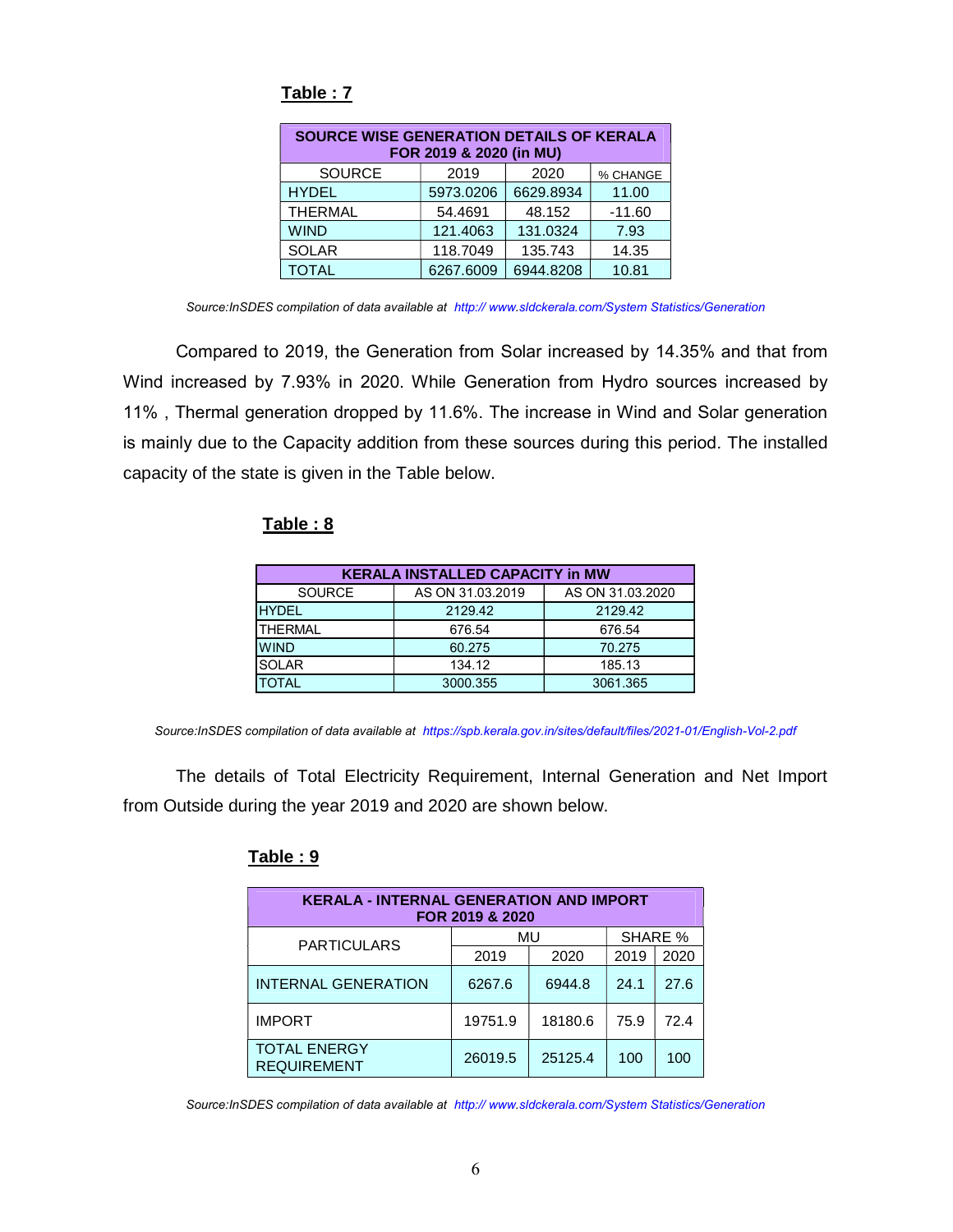Kerala had to import 19751.9 MU during 2019 and 18180.6 MU during 2020 to meet the Electricity requirement. There was a decrease of 8% in the import of Electricity during 2020 compared to the previous year. Still more than 70% of the Electricity requirement of the state had to be met by import.



## Chart : 3





Source:InSDES compilation of data available at http:// www.sldckerala.com/System Statistics/Generation

 The share of various sources of Power generation based on installed capacity and actual generation is shown below.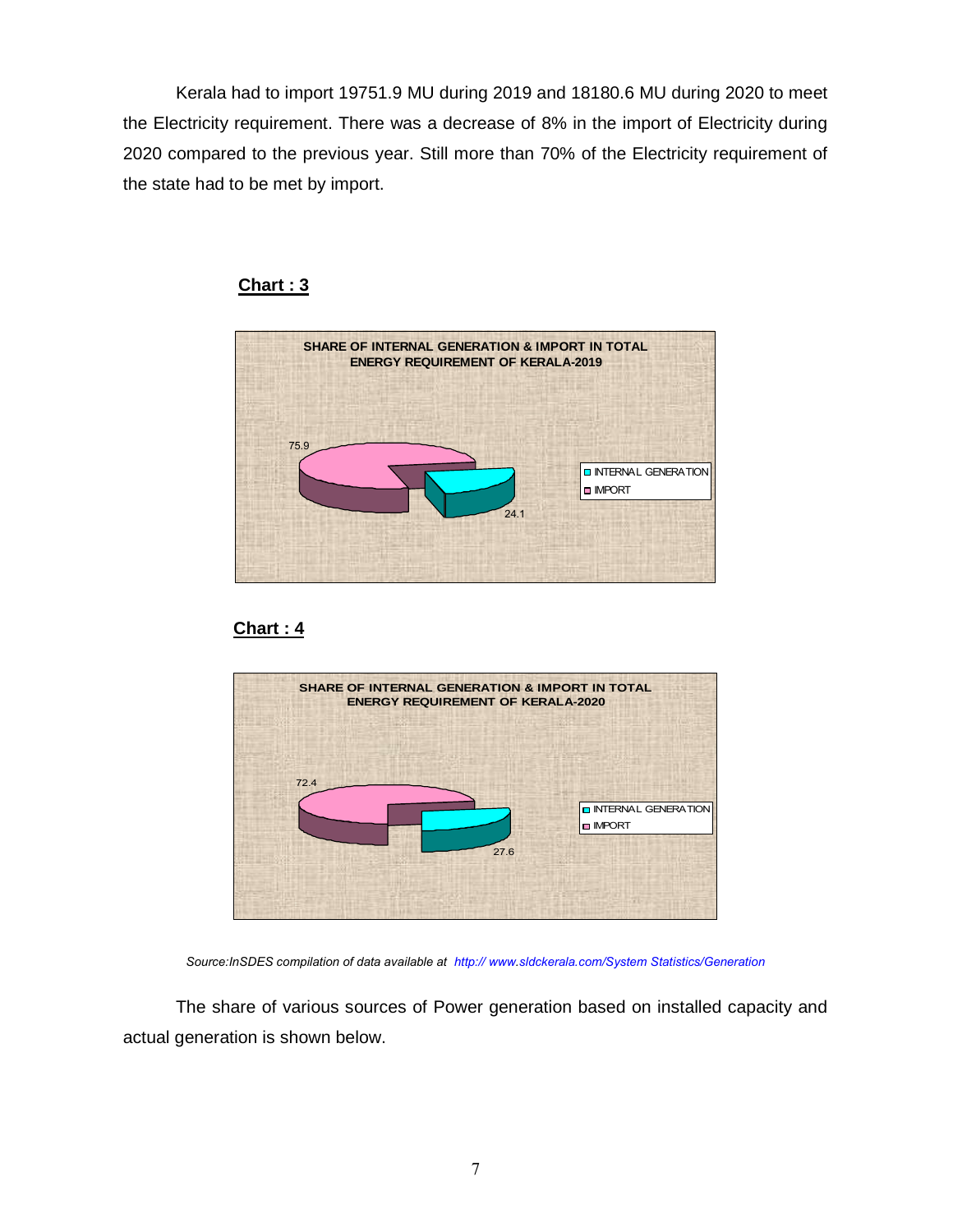|                |       | SHARE in %         |            |      |
|----------------|-------|--------------------|------------|------|
| <b>SOURCE</b>  |       | Installed Capacity | Generation |      |
|                | 2019  | 2020               | 2019       | 2020 |
| <b>HYDRO</b>   | 70.97 | 69.56              | 95.3       | 95.5 |
| <b>THERMAL</b> | 22.55 | 22.1               | 0.9        | 0.7  |
| <b>WIND</b>    | 2.02  | 2.3                | 1.94       | 1.89 |
| <b>SOLAR</b>   | 4.47  | 6.05               | 1.89       | 1.95 |

## Table : 10

Source:InSDES compilation of data available at http://www.sldckerala.com/System Statistics

Even though the share of Thermal Capacity in total installed capacity of Kerala is 22%, the share of electricity generation from this source is less than 1% only. Due to high cost of Electricity generated from the Naphtha and Diesel stations in Kerala, KSEBL is not procuring electricity from these plants except during emergency situations. This is the reason for idling of Thermal Plants in the state.

More than 95% of the Internal generation of Kerala is from Hydel Stations (The Capacity wise share of Hydel is 70% only). The generation from Solar and Wind sources are less than 2% of the Total Internal Generation. The share of installed capacity of Solar Plants increased from 4.47% to 6.05% and that of Wind increased from 2.02% to 2.3% during 2020.

## Chart : 5

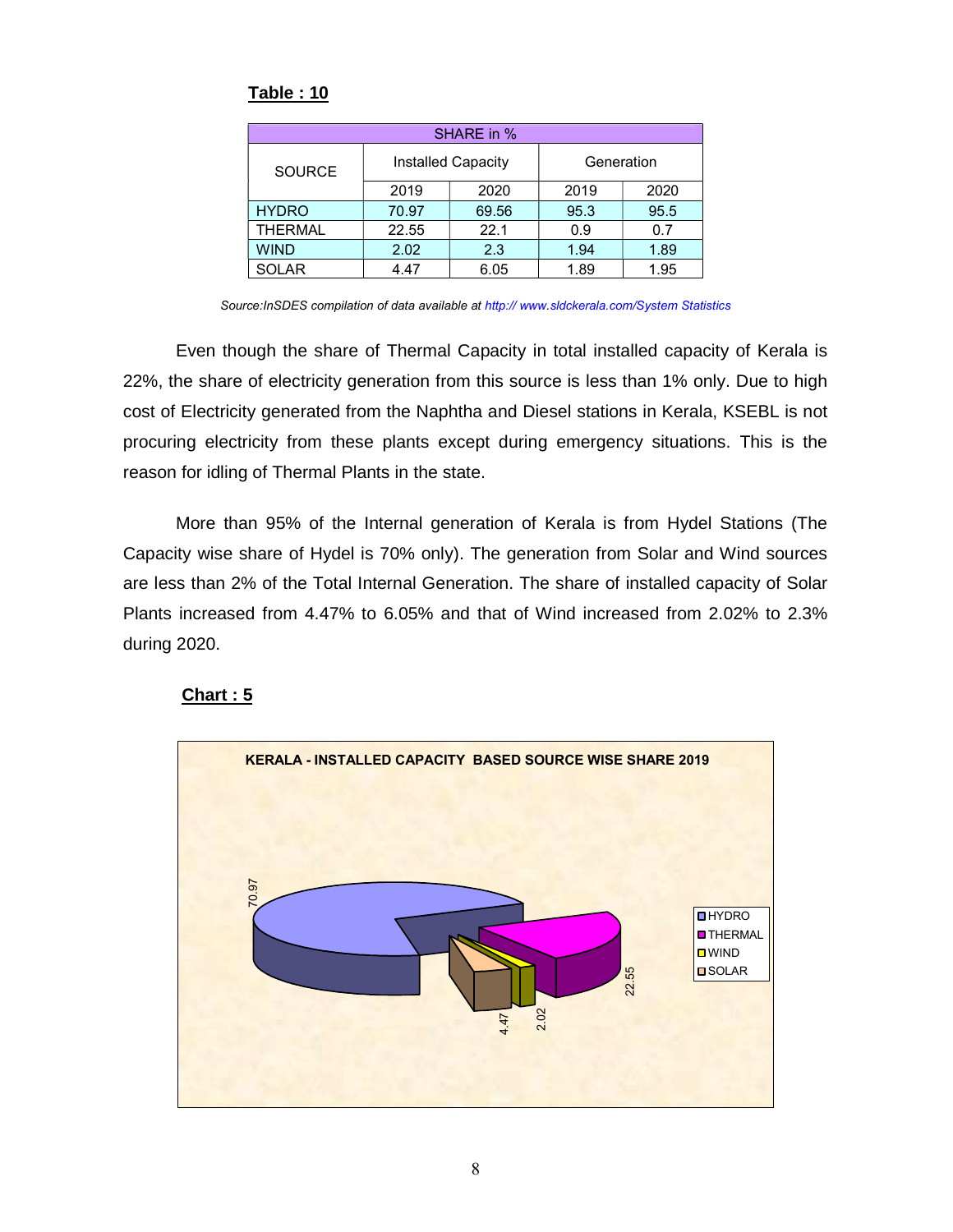## Chart : 6





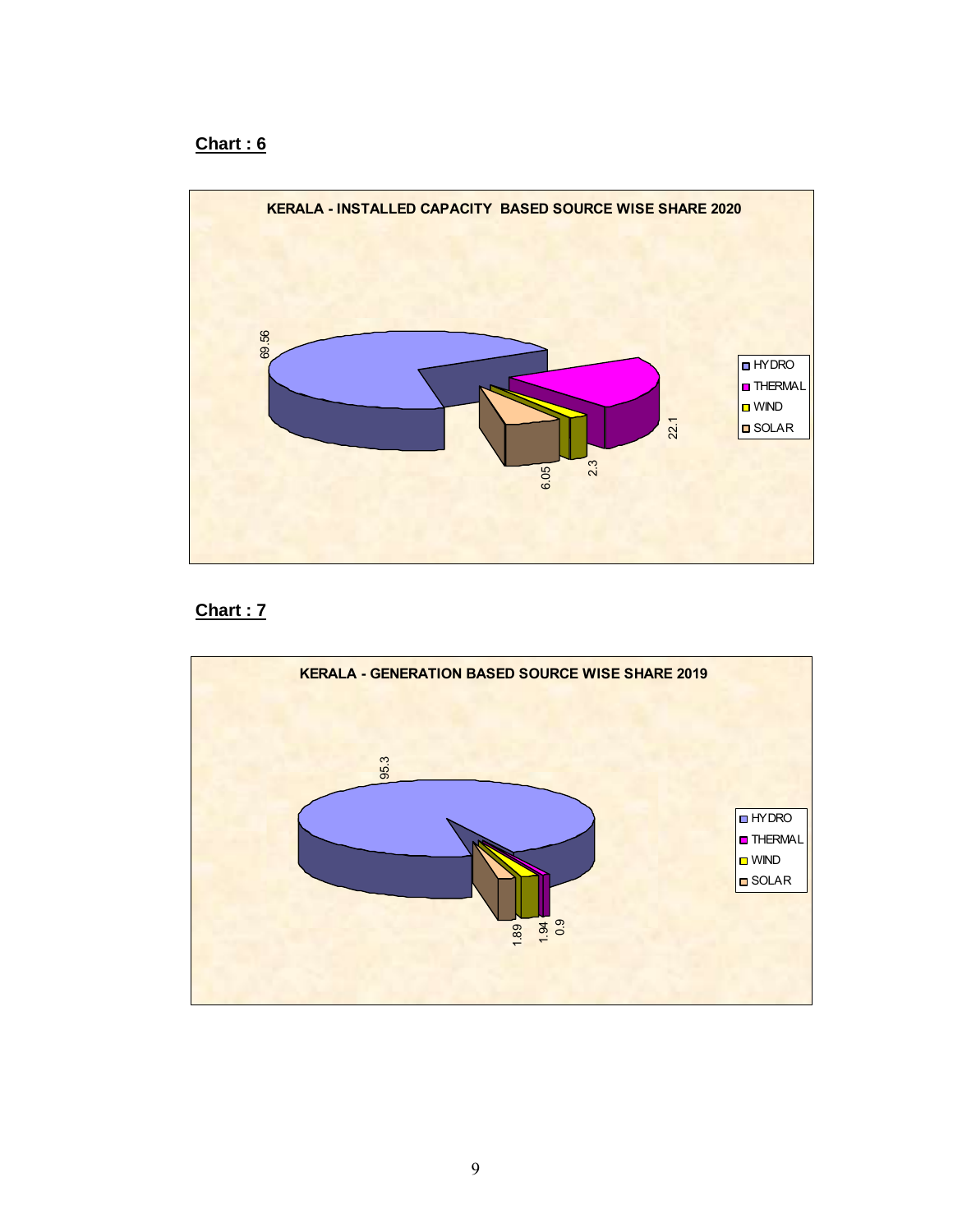## Chart : 8



Source:InSDES compilation of data available at:http:// www.sldckerala.com/System Statistics

 $\mathcal{L}_\text{max}$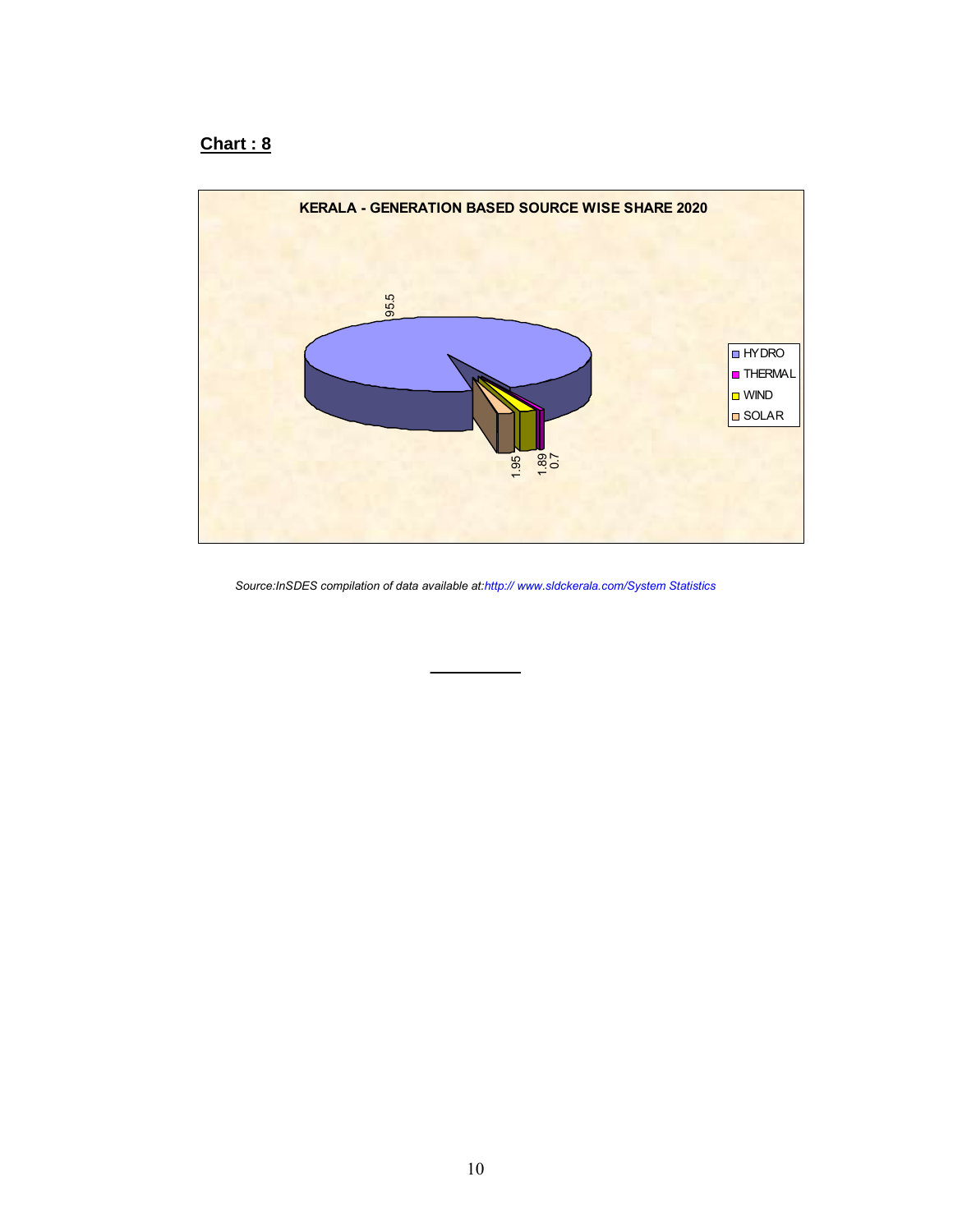|              | <b>Appendix -1</b>                                                   |                |                         |                      |
|--------------|----------------------------------------------------------------------|----------------|-------------------------|----------------------|
|              |                                                                      |                |                         |                      |
|              | ALL INDIA MONTHLY SOURCE WISE GENERATION 2019 vs 2020                |                | <b>GENERATION in MU</b> |                      |
| <b>MONTH</b> | <b>SOURCE</b>                                                        | 2019           | 2020                    | % CHANGE             |
|              | Coal                                                                 | 80550          | 81170                   | 0.77                 |
|              | Lignite<br>Gas, Naphtha & Diesel                                     | 2801<br>3699   | 2519<br>3171            | $-10.07$<br>$-14.27$ |
|              | Nuclear                                                              | 2639           | 2994                    | 13.45                |
|              | <b>Hydro</b><br>R.E.S. (Wind, Solar, Biomass & Others                | 7526<br>8325   | 9010<br>9631            | 19.72<br>15.69       |
| <b>JAN</b>   | <b>TOTAL</b>                                                         | 105537         | 108491                  | 2.80                 |
|              | <b>TOTAL FOSSIL FUELS</b>                                            | 87050          | 86860                   | $-0.22$              |
|              | <b>FOSSIL FUELS AS % TOTAL</b><br><b>NUCLEAR FUELS AS % OF TOTAL</b> | 82.48<br>2.50  | 80.06<br>2.76           | $-2.94$<br>10.36     |
|              | <b>HYDRO AS % OF TOTAL</b>                                           | 7.13           | 8.30                    | 16.46                |
|              | R.E.S. AS % OF TOTAL<br>Coal                                         | 7.89<br>73186  | 8.88<br>79507           | 12.54<br>8.64        |
|              | ∟ignite                                                              | 2377           | 2569                    | 8.08                 |
|              | Gas, Naphtha & Diesel                                                | 2914           | 3453                    | 18.50                |
|              | Nuclear<br><b>Hydro</b>                                              | 2424<br>7189   | 2742<br>8618            | 13.12<br>19.88       |
| <b>FEB</b>   | R.E.S. (Wind, Solar, Biomass & Others)                               | 8554           | 9605                    | 12.29                |
|              | <b>TOTAL</b>                                                         | 96645          | 106671                  | 10.37                |
|              | <b>TOTAL FOSSIL FUELS</b><br><b>FOSSIL FUELS AS % TOTAL</b>          | 78477<br>81.20 | 85529<br>80.18          | 8.99<br>$-1.26$      |
|              | <b>NUCLEAR FUELS AS % OF TOTAL</b>                                   | 2.51           | 2.57                    | 2.49                 |
|              | <b>HYDRO AS % OF TOTAL</b><br>R.E.S. AS % OF TOTAL                   | 7.44<br>8.85   | 8.08<br>9.00            | 8.61<br>1.73         |
|              | Coal                                                                 | 85917          | 72713                   | $-15.37$             |
|              | Lignite                                                              | 2769           | 2502                    | $-9.64$              |
|              | <b>Gas, Naphtha &amp; Diesel</b><br>Nuclear                          | 3357<br>2781   | 4066<br>3555            | 21.12<br>27.83       |
|              | <b>Hydro</b>                                                         | 8872           | 9423                    | 6.21                 |
| <b>MAR</b>   | R.E.S. (Wind, Solar, Biomass & Others)<br><b>TOTAL</b>               | 9324<br>113027 | 9917<br>102177          | 6.36<br>$-9.60$      |
|              | <b>TOTAL FOSSIL FUELS</b>                                            | 92043          | 79281                   | $-13.87$             |
|              | <b>FOSSIL FUELS AS % TOTAL</b>                                       | 81.43          | 77.59                   | $-4.72$              |
|              | <b>NUCLEAR FUELS AS % OF TOTAL</b><br><b>HYDRO AS % OF TOTAL</b>     | 2.46<br>7.85   | 3.48<br>9.22            | 41.41<br>17.49       |
|              | R.E.S. AS % OF TOTAL                                                 | 8.25           | 9.71                    | 17.65                |
|              | Coal<br>Lignite                                                      | 84350<br>2635  | 57149<br>2292           | $-32.25$<br>$-13.02$ |
|              | Gas, Naphtha & Diesel                                                | 3712           | 4239                    | 14.20                |
|              | Nuclear                                                              | 2711           | 3376                    | 24.53                |
|              | <b>Hydro</b><br>R.E.S. (Wind, Solar, Biomass & Others)               | 11431<br>9660  | 10573<br>9603           | $-7.51$<br>$-0.59$   |
| <b>APR</b>   | <b>TOTAL</b>                                                         | 114496         | 87232                   | $-23.81$             |
|              | <b>TOTAL FOSSIL FUELS</b>                                            | 90697          | 63680                   | $-29.79$             |
|              | <b>FOSSIL FUELS AS % TOTAL</b><br><b>NUCLEAR FUELS AS % OF TOTAL</b> | 79.21<br>2.37  | 73.00<br>3.87           | $-7.84$<br>63.45     |
|              | <b>HYDRO AS % OF TOTAL</b><br>R.E.S. AS % OF TOTAL                   | 9.98           | 12.12                   | 21.40                |
|              |                                                                      | 8.44           | 11.01                   | 30.48                |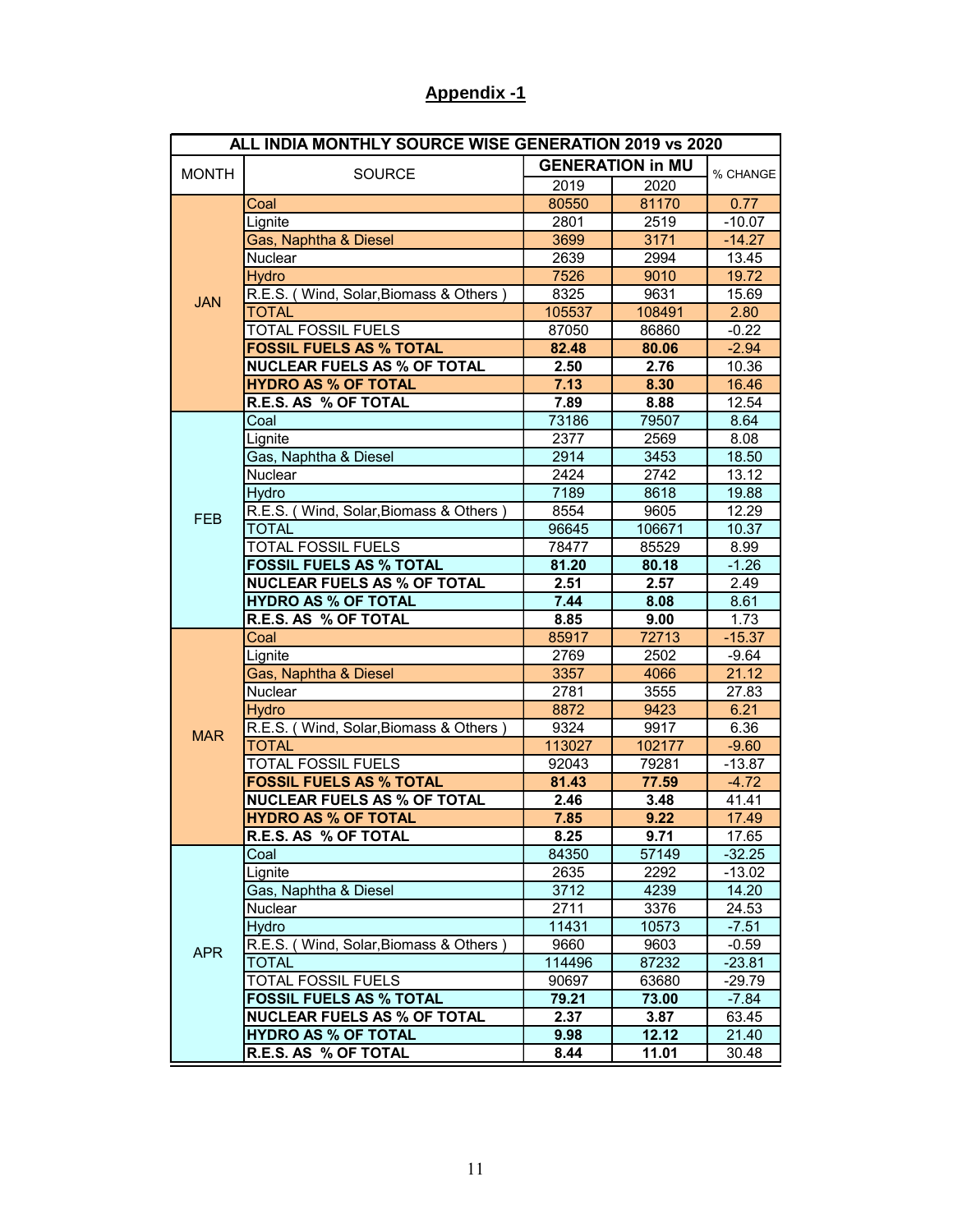| <b>MONTH</b> | <b>SOURCE</b>                                                        | 2019            | 2020            | %Change             |
|--------------|----------------------------------------------------------------------|-----------------|-----------------|---------------------|
|              | Coal<br>Lignite                                                      | 87828<br>2504   | 67793<br>2318   | $-22.81$<br>$-7.43$ |
|              | Gas, Naphtha & Diesel                                                | 4058            | 4619            | 13.82               |
|              | Nuclear<br><b>Hydro</b>                                              | 3203<br>14483   | 3316<br>15008   | 3.53<br>3.62        |
|              | R.E.S. (Wind, Solar, Biomass & Others)                               | 12630           | 12617           | $-0.10$             |
| <b>MAY</b>   | <b>TOTAL</b>                                                         | 124162          | 105671          | $-14.89$            |
|              | <b>TOTAL FOSSIL FUELS</b><br><b>FOSSIL FUELS AS % TOTAL</b>          | 94390<br>76.02  | 74730<br>70.72  | $-20.83$<br>$-6.97$ |
|              | <b>NUCLEAR FUELS AS % OF TOTAL</b>                                   | 2.58            | 3.14            | 21.64               |
|              | <b>HYDRO AS % OF TOTAL</b><br>R.E.S. AS % OF TOTAL                   | 11.66<br>10.17  | 14.20<br>11.94  | 21.76<br>17.38      |
|              | Coal                                                                 | 80412           | 67254           | $-16.36$            |
|              | Lignite                                                              | 2200            | 2382            | 8.27                |
|              | Gas, Naphtha & Diesel<br>Nuclear                                     | 3815<br>3100    | 4770<br>3325    | 25.03<br>7.26       |
|              | <b>Hydro</b>                                                         | 14294           | 18400           | 28.73               |
| <b>JUN</b>   | R.E.S. (Wind, Solar, Biomass & Others)<br><b>TOTAL</b>               | 13074<br>116987 | 13035<br>109168 | $-0.30$<br>$-6.68$  |
|              | TOTAL FOSSIL FUELS                                                   | 86427           | 74406           | $-13.91$            |
|              | <b>FOSSIL FUELS AS % TOTAL</b>                                       | 73.88           | 68.16           | $-7.74$             |
|              | <b>NUCLEAR FUELS AS % OF TOTAL</b><br><b>HYDRO AS % OF TOTAL</b>     | 2.65<br>12.22   | 3.05<br>16.85   | 14.94<br>37.95      |
|              | R.E.S. AS % OF TOTAL                                                 | 11.18           | 11.94           | 6.84                |
|              | Coal                                                                 | 76858           | 75238           | $-2.11$             |
|              | Lignite<br>Gas, Naphtha & Diesel                                     | 2289<br>3673    | 1661<br>4550    | $-27.44$<br>23.88   |
|              | Nuclear                                                              | 3508            | 3004            | $-14.37$            |
|              | <b>Hydro</b><br>R.E.S. (Wind, Solar, Biomass & Others)               | 16925<br>15421  | 19663<br>12414  | 16.18<br>$-19.50$   |
| <b>JUL</b>   | <b>TOTAL</b>                                                         | 118670          | 116532          | $-1.80$             |
|              | <b>TOTAL FOSSIL FUELS</b>                                            | 82820           | 81449           | $-1.66$             |
|              | <b>FOSSIL FUELS AS % TOTAL</b><br><b>NUCLEAR FUELS AS % OF TOTAL</b> | 69.79<br>2.96   | 69.89<br>2.58   | 0.15<br>$-12.80$    |
|              | <b>HYDRO AS % OF TOTAL</b>                                           | 14.26           | 16.87           | 18.31               |
|              | R.E.S. AS % OF TOTAL<br>Coal                                         | 12.99<br>70631  | 10.65<br>69329  | $-18.02$<br>$-1.84$ |
|              | Lignite                                                              | 2211            | 1745            | $-21.08$            |
|              | Gas, Naphtha & Diesel                                                | 3691            | 4080            | 10.54               |
|              | Nuclear<br><b>Hydro</b>                                              | 3479<br>21135   | 3224<br>20854   | $-7.33$<br>$-1.33$  |
| <b>AUG</b>   | R.E.S. (Wind, Solar, Biomass & Others                                | 13728           | 14578           | 6.19                |
|              | <b>TOTAL</b><br><b>TOTAL FOSSIL FUELS</b>                            | 114875<br>76533 | 113805<br>75154 | $-0.93$<br>$-1.80$  |
|              |                                                                      |                 |                 |                     |
|              | <b>FOSSIL FUELS AS % TOTAL</b>                                       | 66.62           | 66.04           | $-0.88$             |
|              | <b>NUCLEAR FUELS AS % OF TOTAL</b><br><b>HYDRO AS % OF TOTAL</b>     | 3.03<br>18.40   | 2.83<br>18.32   | $-6.46$<br>$-0.40$  |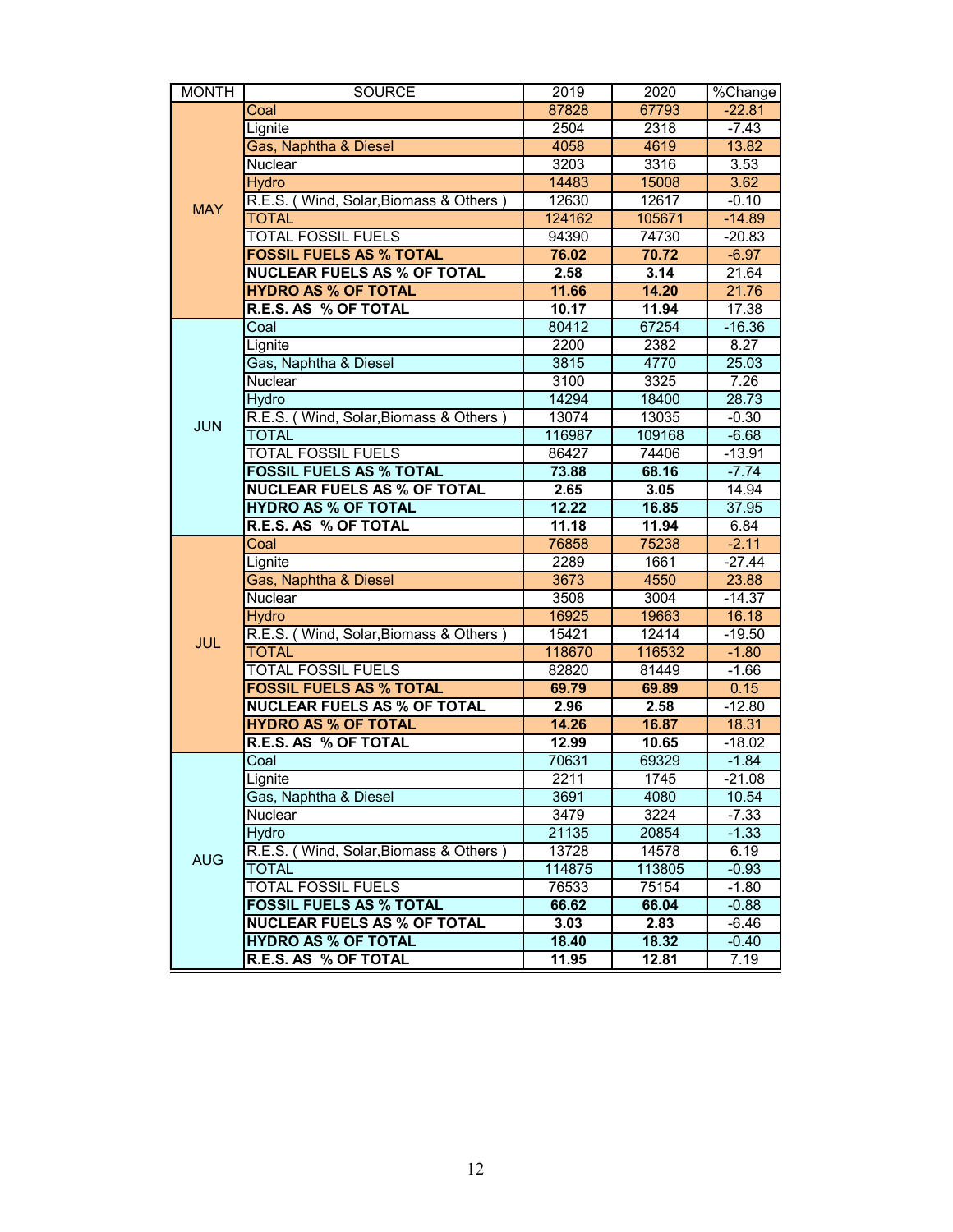| <b>MONTH</b> | <b>SOURCE</b><br>Coal                                                | 2019<br>68686   | 2020<br>75492   | %Change<br>9.91     |
|--------------|----------------------------------------------------------------------|-----------------|-----------------|---------------------|
|              | Lignite                                                              | 2178            | 1806            | $-17.08$            |
|              | Gas, Naphtha & Diesel                                                | 4092<br>3412    | 4201<br>3506    | 2.66<br>2.75        |
|              | Nuclear<br><b>Hydro</b>                                              | 22225           | 20689           | $-6.91$             |
| <b>SEP</b>   | R.E.S. (Wind, Solar, Biomass & Others)                               | 9910            | 10213           | 3.06                |
|              | <b>TOTAL</b><br><b>TOTAL FOSSIL FUELS</b>                            | 107297<br>74956 | 115905<br>81499 | 8.02<br>8.73        |
|              | <b>FOSSIL FUELS AS % TOTAL</b>                                       | 69.86           | 70.32           | 0.65                |
|              | <b>NUCLEAR FUELS AS % OF TOTAL</b>                                   | 3.18            | 3.02            | $-4.88$             |
|              | <b>HYDRO AS % OF TOTAL</b><br>R.E.S. AS % OF TOTAL                   | 20.71<br>9.24   | 17.85<br>8.81   | $-13.82$<br>$-4.60$ |
|              | Coal                                                                 | 68146           | 79237           | 16.28               |
|              | Lignite                                                              | 2410            | 1734            | $-28.05$            |
|              | Gas, Naphtha & Diesel<br>Nuclear                                     | 3957<br>3485    | 4829<br>3580    | 22.04<br>2.73       |
|              | <b>Hydro</b>                                                         | 15724           | 14462           | $-8.03$             |
| <b>OCT</b>   | R.E.S. (Wind, Solar, Biomass & Others)                               | 6884            | 9688<br>113512  | 40.73               |
|              | <b>TOTAL</b><br>TOTAL FOSSIL FUELS                                   | 100601<br>74513 | 85800           | 12.83<br>15.15      |
|              | <b>FOSSIL FUELS AS % TOTAL</b>                                       | 74.07           | 75.59           | 2.05                |
|              | <b>NUCLEAR FUELS AS % OF TOTAL</b><br><b>HYDRO AS % OF TOTAL</b>     | 3.46<br>15.63   | 3.15<br>12.74   | $-8.96$<br>$-18.49$ |
|              | R.E.S. AS % OF TOTAL                                                 | 6.84            | 8.53            | 24.73               |
|              | Coal                                                                 | 69655           | 73255           | 5.17                |
|              | Lignite<br>Gas, Naphtha & Diesel                                     | 2393<br>3322    | 1863<br>3827    | $-22.15$<br>15.20   |
|              | Nuclear                                                              | 3321            | 3467            | 4.40                |
|              | <b>Hydro</b>                                                         | 10611           | 9072            | $-14.50$            |
| <b>NOV</b>   | R.E.S. (Wind, Solar, Biomass & Others)<br><b>TOTAL</b>               | 7786<br>97087   | 9171<br>100649  | 17.79<br>3.67       |
|              | <b>TOTAL FOSSIL FUELS</b>                                            | 75370           | 78945           | 4.74                |
|              | <b>FOSSIL FUELS AS % TOTAL</b><br><b>NUCLEAR FUELS AS % OF TOTAL</b> | 77.63<br>3.42   | 78.44<br>3.44   | 1.04<br>0.70        |
|              | <b>HYDRO AS % OF TOTAL</b>                                           | 10.93           | 9.01            | $-17.53$            |
|              | R.E.S. AS % OF TOTAL                                                 | 8.02            | 9.11            | 13.62               |
|              | Coal<br>Lignite                                                      | 76422<br>2547   | 81985<br>1965   | 7.28<br>$-22.85$    |
|              | Gas, Naphtha & Diesel                                                | 4405            | 3412            | $-22.54$            |
|              | Nuclear<br><b>Hydro</b>                                              | 3183<br>9344    | 3513<br>8668    | 10.37<br>$-7.23$    |
|              | R.E.S. (Wind, Solar, Biomass & Others                                | 9606            | 10282           | 7.04                |
|              | <b>TOTAL</b>                                                         | 104311          | 109817          | 5.28                |
| <b>DEC</b>   |                                                                      | 83374           | 87362           | 4.78                |
|              | <b>TOTAL FOSSIL FUELS</b>                                            |                 |                 |                     |
|              | <b>FOSSIL FUELS AS % TOTAL</b><br><b>NUCLEAR FUELS AS % OF TOTAL</b> | 79.93<br>3.05   | 79.55<br>3.20   | $-0.47$<br>4.83     |
|              | <b>HYDRO AS % OF TOTAL</b><br>R.E.S. AS % OF TOTAL                   | 8.96<br>9.21    | 7.89<br>9.36    | $-11.89$<br>1.67    |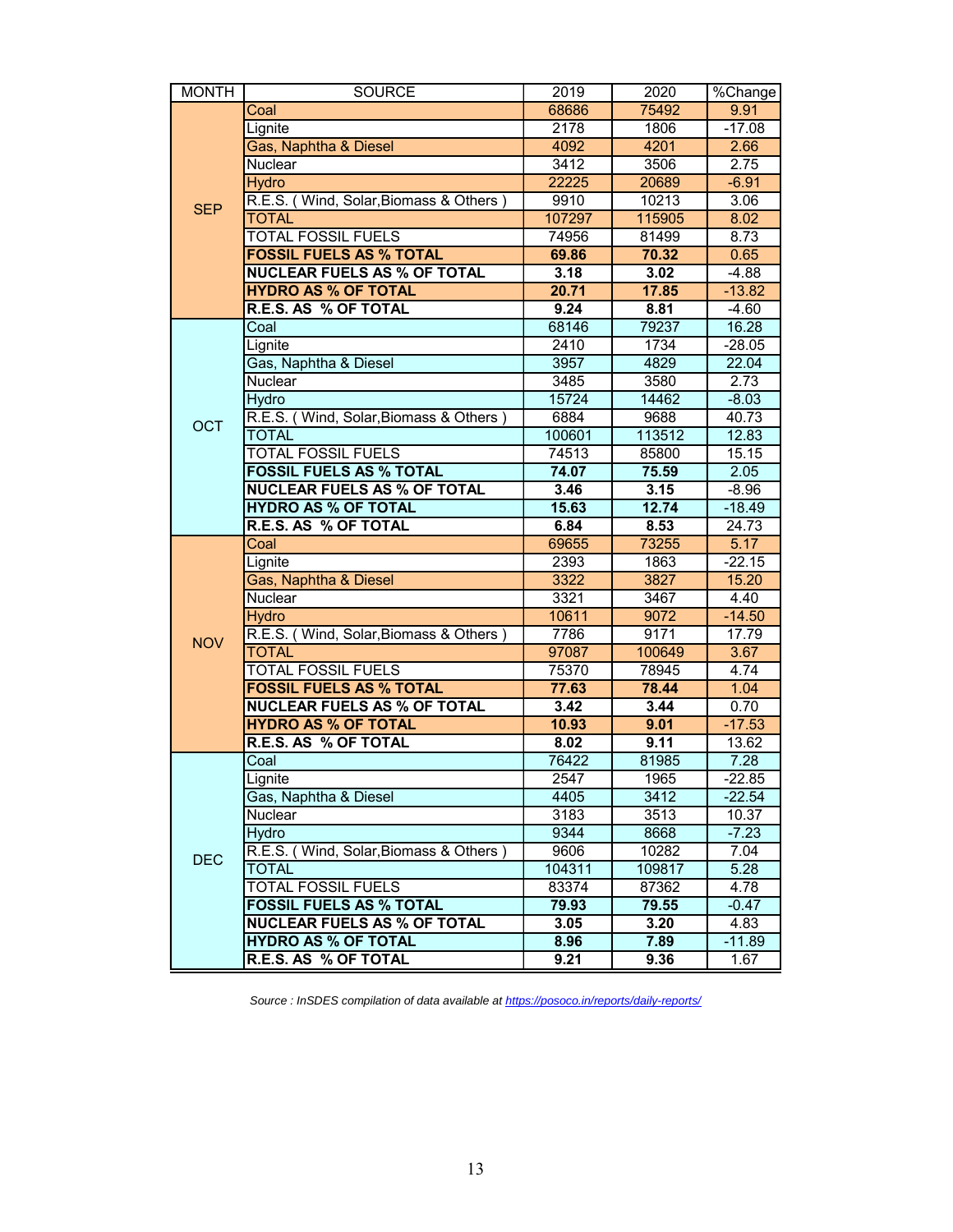|                                                                      |              |                                             |            | <b>Appendix-2</b>                                                                                           |              |                |            |              |
|----------------------------------------------------------------------|--------------|---------------------------------------------|------------|-------------------------------------------------------------------------------------------------------------|--------------|----------------|------------|--------------|
|                                                                      |              |                                             |            | ALL INDIA CARBON DI OXIDE EMISSION DUE TO FOSSIL FUELS 2019 vs 2020                                         |              |                |            |              |
|                                                                      |              |                                             |            | (in Million Ton)*                                                                                           |              |                |            |              |
| <b>MONTH</b>                                                         |              |                                             | 2019       |                                                                                                             |              |                | 2020       |              |
|                                                                      | COAL         | <b>LIGNITE</b>                              | GAS        | <b>TOTAL</b>                                                                                                | COAL         | <b>LIGNITE</b> | GAS        | <b>TOTAL</b> |
| <b>JAN</b><br>FEB                                                    | 76.5<br>69.5 | 3.6<br>3.0                                  | 1.8<br>1.5 | 82.0<br>74.0                                                                                                | 77.1<br>75.5 | 3.2<br>3.3     | 1.6<br>1.7 | 81.9<br>80.5 |
| <b>MAR</b>                                                           | 81.6         | 3.5                                         | 1.7        | 86.8                                                                                                        | 69.1         | 3.2            | 2.0        | 74.3         |
| <b>APR</b>                                                           | 80.1         | 3.4                                         | 1.9        | 85.4                                                                                                        | 54.3         | 2.9            | 2.1        | 59.3         |
| <b>MAY</b>                                                           | 83.4         | 3.2                                         | 2.0        | 88.7                                                                                                        | 64.4         | 3.0            | 2.3        | 69.7         |
| <b>JUN</b>                                                           | 76.4         | 2.8                                         | 1.9        | 81.1                                                                                                        | 63.9         | 3.0            | 2.4        | 69.3         |
|                                                                      |              |                                             |            | 77.8                                                                                                        | 71.5         | 2.1            | 2.3        | 75.9         |
|                                                                      |              |                                             |            |                                                                                                             |              |                |            |              |
| <b>JUL</b>                                                           | 73.0<br>67.1 | 2.9                                         | 1.8        |                                                                                                             | 65.9         |                |            |              |
|                                                                      | 65.3         | 2.8<br>2.8                                  | 1.8<br>2.0 | 71.8<br>70.1                                                                                                | 71.7         | 2.2<br>2.3     | 2.0<br>2.1 | 70.1<br>76.1 |
|                                                                      | 64.7         | 3.1                                         | 2.0        | 69.8                                                                                                        | 75.3         | 2.2            | 2.4        | 79.9         |
|                                                                      | 66.2         | 3.1                                         | 1.7        | 70.9                                                                                                        | 69.6         | 2.4            | 1.9        | 73.9         |
| OCT                                                                  | 72.6         | 3.3                                         | 2.2        | 78.1                                                                                                        | 77.9         | 2.5            | 1.7        | 82.1         |
|                                                                      | 876.5        | 37.5                                        | 22.3       | 936.4                                                                                                       | 836.1        | 32.5           | 24.6       | 893.2        |
|                                                                      |              |                                             |            | Decrease in Carbon Di Oxide emission in 2020 compared to 2019 = 43.2 Million Ton (4.6%)                     |              |                |            |              |
|                                                                      |              |                                             |            | * With Weighted Average Specific Emission for fossil fuel fired stations in kg CO <sub>2</sub> / kWh @ 0.95 |              |                |            |              |
| <b>AUG</b><br><b>SEP</b><br><b>NOV</b><br><b>DEC</b><br><b>TOTAL</b> |              | for COAL, 1.28 for LIGNITE and 0.5 for GAS. |            | Source : InSDES compilation of data available at https://posoco.in/reports/daily-reports/                   |              |                |            |              |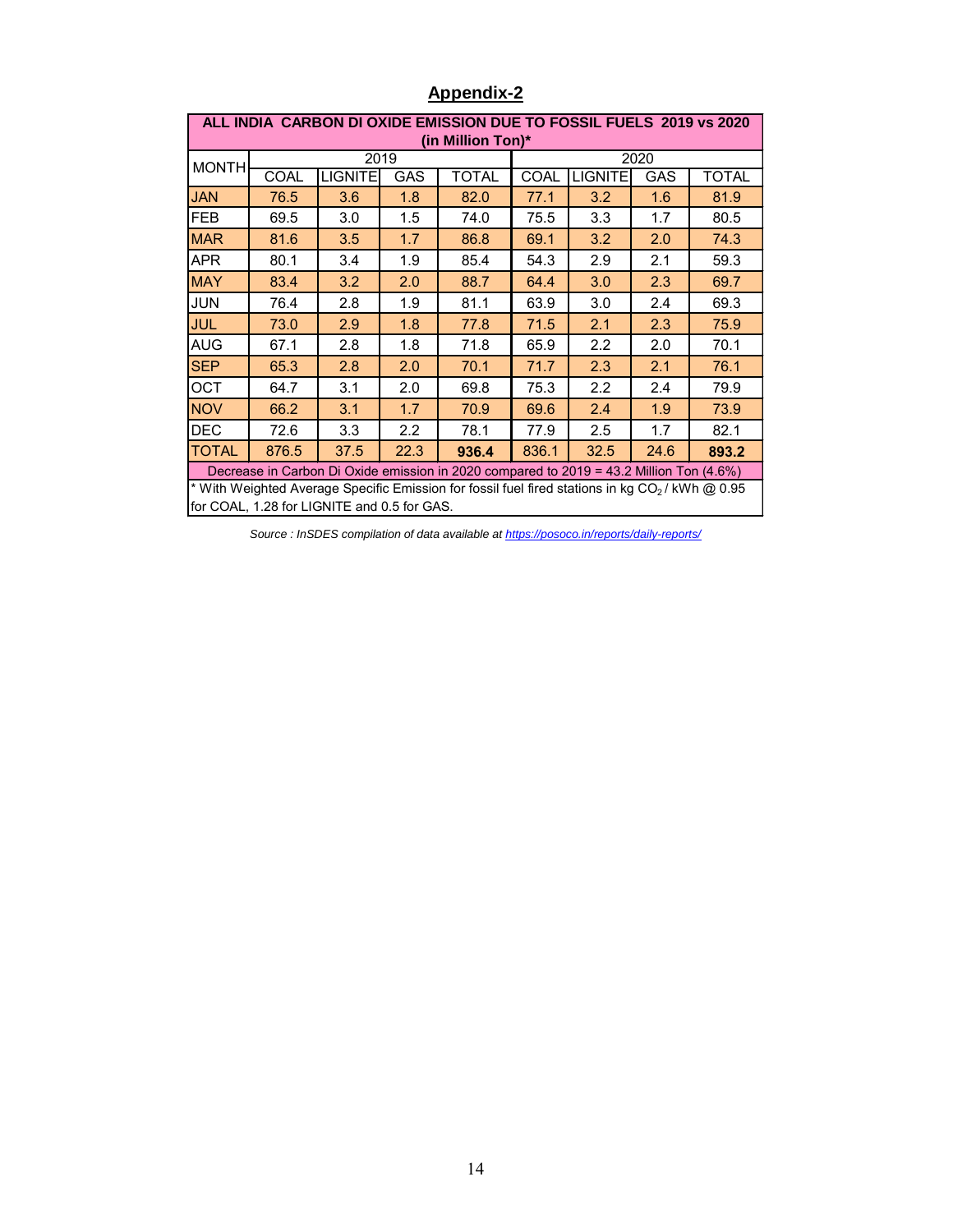

Source : InSDES compilation of data available at https://posoco.in/reports/daily-reports/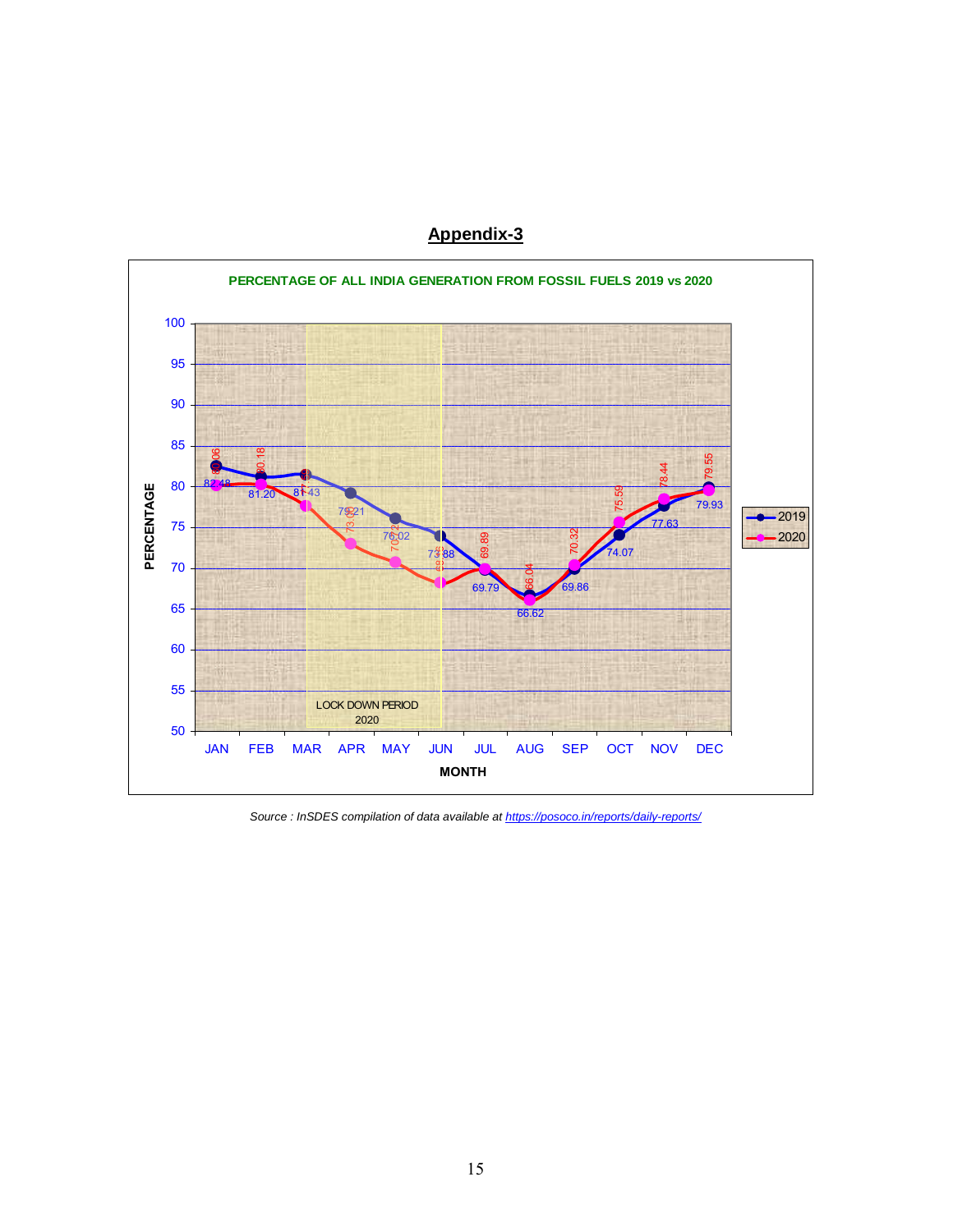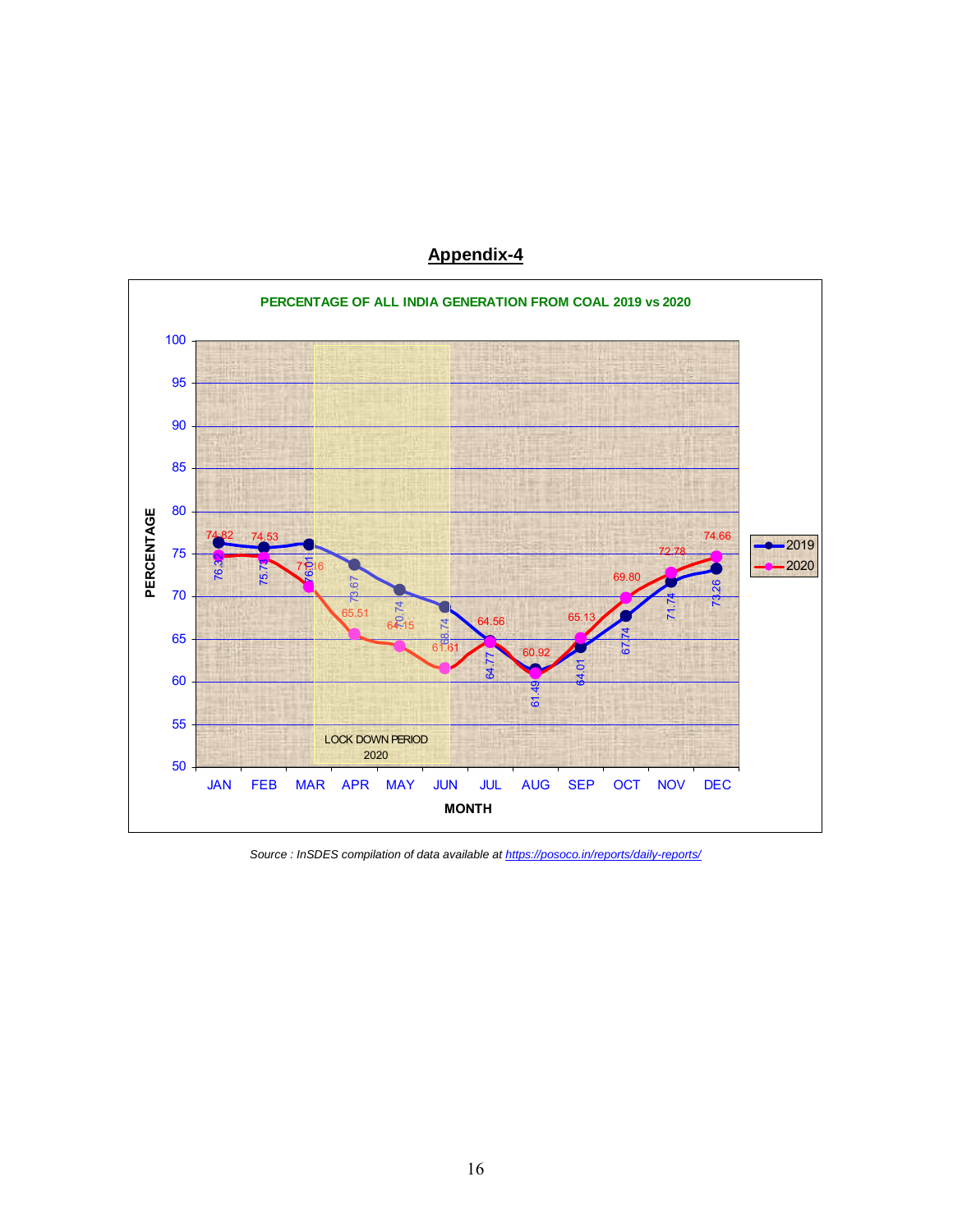

Source : InSDES compilation of data available at https://posoco.in/reports/daily-reports/

## Appendix-6

|                  | <b>KERALA INTERNAL GENERATION 2019 &amp; 2020 (in MU)</b> |              |          |         |                |          |
|------------------|-----------------------------------------------------------|--------------|----------|---------|----------------|----------|
| <b>MONTH</b>     |                                                           | <b>HYDRO</b> |          |         | <b>THERMAL</b> |          |
|                  | 2019                                                      | 2020         | % CHANGE | 2019    | 2020           | % CHANGE |
| <b>JANUARY</b>   | 358.8562                                                  | 445.748      | 24.21    | 3.6168  | 3.8674         | 6.93     |
| <b>FEBRUARY</b>  | 432.5464                                                  | 408.6598     | $-5.52$  | 1.9469  | 3.6108         | 85.46    |
| <b>MARCH</b>     | 614.121                                                   | 477.2319     | $-22.29$ | 6.8781  | 3.1638         | $-54.00$ |
| APRIL            | 627.8601                                                  | 535.0142     | $-14.79$ | 9.4169  | 1.6291         | -82.70   |
| <b>MAY</b>       | 707.8069                                                  | 676.9755     | -4.36    | 10.087  | 4.1834         | $-58.53$ |
| <b>JUNE</b>      | 383.3618                                                  | 535.6329     | 39.72    | 3.0264  | 4.1897         | 38.44    |
| <b>JULY</b>      | 330.5648                                                  | 439.0992     | 32.83    | 4.2133  | 4.1488         | $-1.53$  |
| <b>AUGUST</b>    | 476.6208                                                  | 627.3999     | 31.64    | 4.247   | 4.2785         | 0.74     |
| <b>SEPTEMBER</b> | 573.7541                                                  | 669.2453     | 16.64    | 4.1206  | 3.9269         | $-4.70$  |
| <b>OCTOBER</b>   | 573.063                                                   | 778.5181     | 35.85    | 3.904   | 4.0756         | 4.40     |
| <b>NOVEMBER</b>  | 492.7033                                                  | 537.7037     | 9.13     | 1.6544  | 4.09           | 147.22   |
| <b>DECEMBER</b>  | 401.7622                                                  | 498.6649     | 24.12    | 1.3577  | 6.988          | 414.69   |
| <b>TOTAL</b>     | 5973.0206                                                 | 6629.8934    | 11.00    | 54.4691 | 48.152         | $-11.60$ |